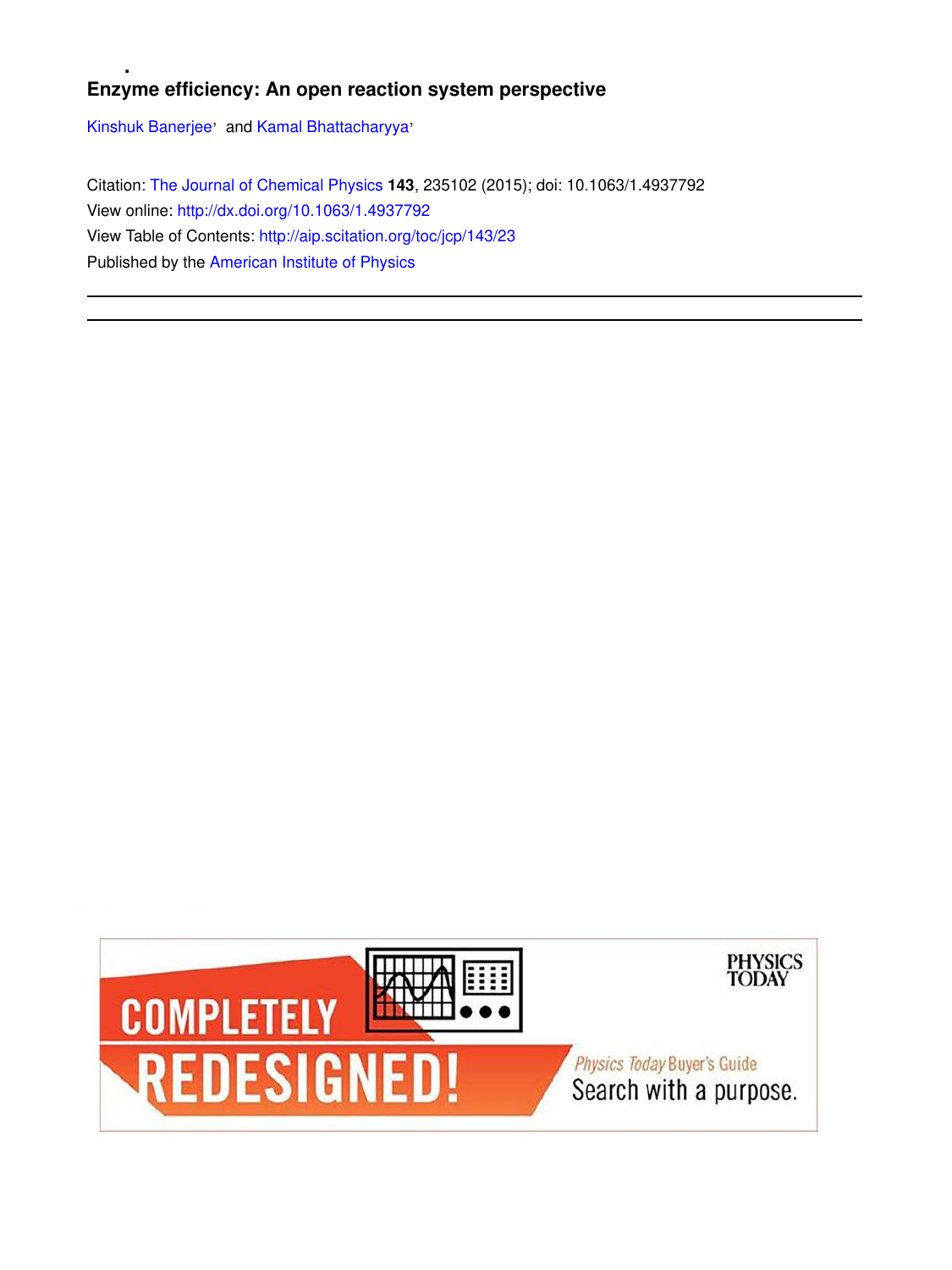

# **Enzyme efficiency: An open reaction system perspective**

Kinshuk Banerjee<sup>1,a)</sup> and Kamal Bhattacharyya<sup>2,b)</sup>

<sup>1</sup>*Department of Chemistry, University of Calcutta, Rajabazar Science College Campus, Kolkata 700 009, India* <sup>2</sup>*Department of Chemistry, University of Calcutta, 92 A.P.C. Road, Kolkata 700 009, India*

(Received 20 July 2015; accepted 27 November 2015; published online 18 December 2015)

A measure of enzyme efficiency is proposed for an open reaction network that, in suitable form, applies to closed systems as well. The idea originates from the description of classical enzyme kinetics in terms of cycles. We derive analytical expressions for the efficiency measure by treating the network not only deterministically but also stochastically. The latter accounts for any significant amount of noise that can be present in biological systems and hence reveals its impact on efficiency. Numerical verification of the results is also performed. It is found that the deterministic equation overestimates the efficiency, the more so for very small system sizes. Roles of various kinetics parameters and system sizes on the efficiency are thoroughly explored and compared with the standard definition  $k_2/K_M$ . Study of substrate fluctuation also indicates an interesting efficiency-accuracy balance. <sup>C</sup> *2015 AIP Publishing LLC.* [http://dx.doi.org/10.1063/1.4937792]

# **I. INTRODUCTION**

Enzymes are natural catalysts of immense importance regulating numerous biological and physiological processes.1,2 Their actions and mechanisms were thus explored in detail over the years, with studies ranging over various time scales as well as length scales. $3-8$  In characterizing the enzyme kinetics, the Michaelis-Menten (MM) equation<sup>1</sup> stands as the benchmark for bulk *in vitro* experiments. It provides a ready estimation of key rate parameters. The data from modern single-molecule experiments are also compared and contrasted against the MM model, with the variables suitably modified.<sup>7,9</sup> However, recent theoretical studies indicate that in presence of noise, the MM equation can fail to accurately predict the rate of the reaction.<sup>10,11</sup> The quasi-steady-state approximation that lies at the core of the MM equation often breaks down in small systems with low copy number of reacting species<sup>12</sup> and also in open systems. $13$  The latter observation is very important as it represents many naturally occurring systems associated with flow. In this work, therefore, we shall focus mainly on the enzyme kinetics in an open system framework.

The MM scheme for single enzyme-single substrate reaction is written as

$$
E + S \xrightarrow[k_1]{k'_1} C \xrightarrow[k_2]{k_2} E + P.
$$
 (1)

The enzyme-substrate complex is denoted by C. A widely used measure of enzyme efficiency in converting the substrate into product is the  $k_2/K_M$  (or more generally  $k_{\text{cat}}/K_M$ ) ratio.<sup>1,2</sup> This is because these parameters are the ones that are readily obtained from experiments, e.g.,  $K_M = (k_{-1} + k_2)/k'_1$  $\frac{7}{1}$ , called the MM constant.

In a closed reaction volume (batch reactor), however, the system reaches equilibrium with complete conversion of substrate into product and full recovery of the enzyme.

While this is true for any enzyme following MM scheme  $(1)$ , the time required for this conversion seems to be a logical candidate in discussions on the "efficiency" of a specific enzyme. In this context, we may mention some recent works that address the enzyme kinetics problem from the standpoint of cycle-time. $14-16$  The attention has thus been shifted from rate, though the original concept had been developed much earlier.<sup>17</sup> Assuming that the substrate is in large excess, the average duration of each cycle  $\tau_c$  and the total average number of cycles required for the complete course of the reaction  $\bar{n}_c$ have been shown to have the forms<sup>16</sup>

$$
\tau_c = \frac{K_{\rm M} + [S]_0}{k_1' K_{\rm M} [S]_0}, \quad \bar{n}_c = \frac{(k_{-1} + k_2) [S]_0}{k_2 [E]_0}.
$$
 (2)

Here,  $[S]_0$  and  $[E]_0$  are the initial substrate and enzyme concentrations, respectively. Same results can also be derived by assuming chemiostatic conditions where the substrate number is kept fixed by some suitable mechanism.

One can immediately see that the product of the two quantities given in Eq. (2) provides an estimate of the reaction completion time in a closed system. Hence, we define the efficiency  $\zeta$  as its inverse, i.e.,

$$
\zeta = (\bar{n}_c \tau_c)^{-1} = \frac{k_2[E]_0}{K_\text{M} + [S]_0}.\tag{3}
$$

Along with the rate parameters,  $\zeta$  explicitly contains the (initial) concentration terms. Eq.  $(3)$  is similar in structure to the turnover rate (per enzyme), with  $\zeta$  having the dimension of rate. The only difference is that  $[S]_0$  also appears in the numerator of turnover rate. It follows desirably from Eq. (3) that for a fixed set of rate parameters and  $[E]_0$ , higher  $[S]_0$  requires a longer time for full conversion into product, resulting in lower  $\zeta$ . The proportionality of  $\zeta$  to  $[E]_0$  can be similarly explained.

With this background, we now ask the following questions: (i) How can the enzyme efficiency be defined in a biological reaction system with flow that is consistent with Eq.  $(3)$ ? (ii) What is the role of stochasticity or noise

a)Current address: Center for Theoretical Biological Physics, Rice University, Houston, Texas 77030, USA. Electronic mail: kb36@rice.edu

b)Electronic mail: pchemkb@gmail.com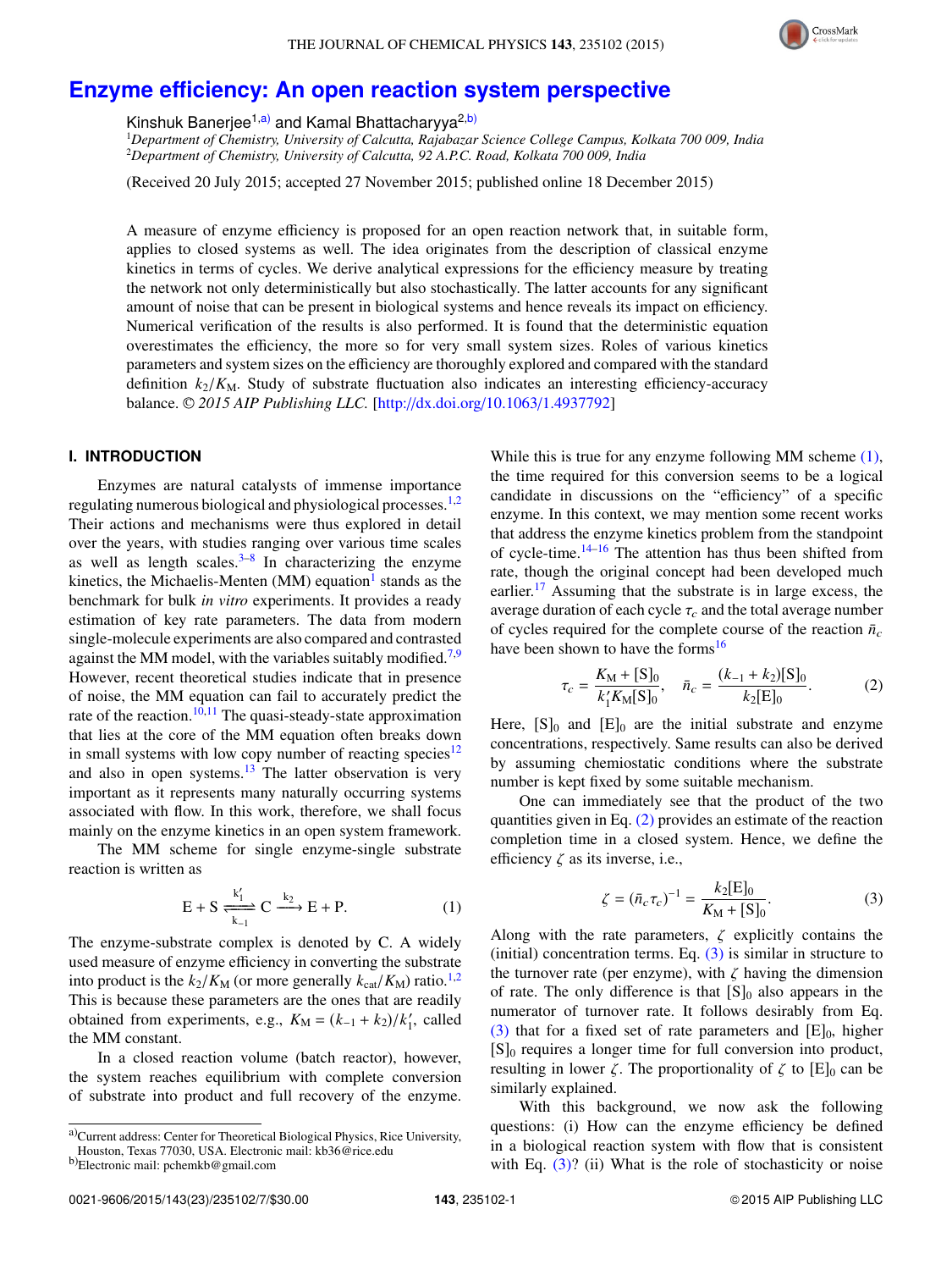in such an open system? We shall address both the issues in what follows. In Sec.  $II$ , an open reaction network is analytically studied using both deterministic rate equation (DRE) and chemical master equation (CME) techniques. The steady-state (SS) results are compared to understand the effect of noise for different system sizes. We clarify that in our work, the SS refers to a situation out-of-equilibrium with non-zero stationary fluxes<sup>18</sup> and *time-independent populations of all the species*. This is unlike some other prevalent works where the product is kept out of the SS condition. This means, even in the SS, there is a non-zero product formation rate. $10,11$  In Sec. III, we analyze the effects of various kinetic parameters and system sizes on the efficiency numerically. The paper is concluded in Sec. IV.

## **II. OPEN REACTION NETWORK**

We consider an open network where the substrate is injected at a constant rate (of flow)  $\gamma_s$  and the product flows out of the system with a first-order rate constant  $k_p$ . The enzyme is present within the system from the onset of reaction with some initial population. The situation is shown schematically as  $13$ 

$$
\emptyset \xrightarrow{\gamma_s} S + E \xrightarrow[k-1]{k_1'} C \xrightarrow{k_2} E + P \xrightarrow{k_p} \emptyset.
$$
 (4)

Under suitable conditions, the reaction system reaches SS as described below. One may consider the scheme in (4) as a part of a larger (say, a metabolic) network.

# **A. Deterministic description**

Using the DREs for network (4) (given in Appendix A), one obtains the SS concentrations as

$$
[S] = \frac{\gamma_s K_M}{k_2 [E]_0 - \gamma_s}, [C] = \frac{[E]_0 [S]}{K_M + [S]},
$$
  

$$
[E] = [E]_0 - [C], [P] = \frac{k_2 [C]}{k_p} = \frac{\gamma_s}{k_p}.
$$
 (5)

Thus, to achieve the SS, one needs  $k_2[E]_0 > \gamma_s$ .

Now, a general definition of efficiency must be formulated as a ratio of output to input. For the open system under study, the (deterministic) efficiency at any instant can be expressed as the ratio of product formation rate, or equivalently the outflow rate, and the substrate concentration inside the reaction volume as follows:

$$
(\zeta)_{\det}(t) = \frac{k_p[\mathbf{P}](t)}{[\mathbf{S}](t)}.\tag{6}
$$

The utility of such a definition is that, at SS, from Eq. (5), we get

$$
(\zeta)_{\det} = \frac{k_2[E]_0}{K_M + [S]}.
$$
 (7)

Interestingly, this is the same as Eq.  $(3)$ , obtained from the cycle description of MM kinetics in closed system, except for the crucial fact that *here, the substrate concentration at SS is required rather than* [S]<sub>0</sub>. Putting the expression of [S] from Eq.  $(5)$  into Eq.  $(7)$ , one gets

$$
(\zeta)_{\det} = \frac{k_2[E]_0 - \gamma_s}{K_M},\tag{8}
$$

revealing explicitly the effect of  $\gamma_s$ , the inflow rate. For  $\gamma_s = 0$ , it follows from Eq. (8) that the efficiency (scaled by  $[E]_0$ ) reduces to the standard measure of  $k_2/K_M$  for closed systems.

## **B. Stochastic description**

Here, we study the case of a single enzyme molecule. The CME with substrate inflow and product outflow is constructed separately for the two possible states of the single enzyme molecule  $as^{10,11}$ 

$$
\partial_t \Pi_0(N, P, t) = -k_1 N \Pi_0(N, P, t) + k_{-1} \Pi_1(N - 1, P, t) \n+ k_2 \Pi_1(N, P - 1, t) + k_s \Pi_0(N - 1, P, t) \n- k_s \Pi_0(N, P, t) + k_p (P + 1) \Pi_0(N, P + 1, t) \n- k_p P \Pi_0(N, P, t)
$$
\n(9)

and

 $\boldsymbol{v}$ 

$$
\partial_t \Pi_1(N, P, t) = k_1(N+1)\Pi_0(N+1, P, t) - k_{-1}\Pi_1(N, P, t) \n- k_2\Pi_1(N, P, t) + k_s\Pi_1(N-1, P, t) \n- k_s\Pi_1(N, P, t) + k_p(P+1)\Pi_1(N, P+1, t) \n- k_p P\Pi_1(N, P, t).
$$
\n(10)

In Eqs. (9) and (10),  $\Pi_i(N, P, t)$  (*j* = 0,1) denotes the probability to realize the state of the system with *N* substrate molecules, *P* product molecules, and the enzyme in the free  $(j = 0)$  or in the bound  $(j = 1)$  state, at time *t*. The mesoscopic rate constants are related to the corresponding macroscopic ones by  $k_1 = k'_1$  $1/\Omega$  and  $k_s = \gamma_s \Omega$ ,  $\Omega$  being the volume of the reaction compartment.

The rate of the reaction  $v$ , quantified in terms of the rate of (mean) product formation, is given by

$$
= \frac{d\langle P\rangle}{dt} = \frac{d}{dt} \sum_{N,P} P(\Pi_0(N,P,t) + \Pi_1(N,P,t))
$$

$$
= k_2 \sum_{N,P} \Pi_1(N,P,t) - k_P \langle P \rangle.
$$
 (11)

At SS, we set  $v = 0$ . Here, we depart from the previous works.<sup>10,11</sup> Following Eq.  $(6)$ , the (stochastic) efficiency at SS should be naturally expressed as

$$
(\zeta)_{\text{sto}} = \frac{k_p \langle P \rangle}{\langle N \rangle}.
$$
 (12)

So, the mean substrate and product populations are needed to evaluate  $\zeta$ . To this end, we choose the approach of Stefanini *et al.*<sup>10</sup> to define

$$
Q_j(N,t) \equiv \sum_P \Pi_j(N,P,t), \quad \eta_q^{(j)} \equiv \sum_N N^q Q_j(N,t). \tag{13}
$$

Using Eqs. (9) and (10) and the first expression of Eq. (13), one can hence write down the evolution equations of *Q*<sup>0</sup> and *Q*1. Then, setting those equations to zero, one obtains the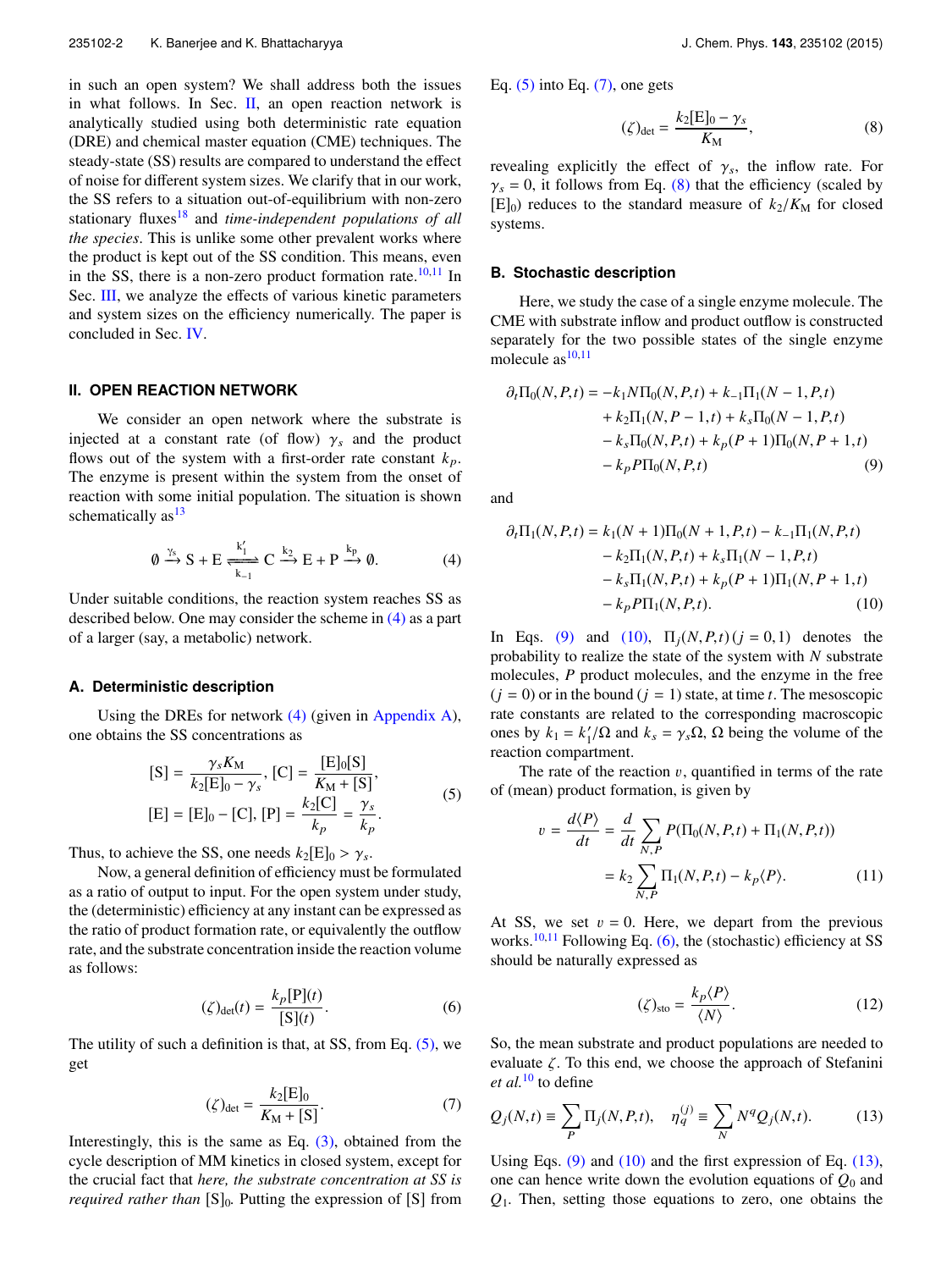following two sets of algebraic equations at SS:

$$
(k_1N + k_s)Q_0(N) = k_{-1}Q_1(N - 1) + k_2Q_1(N) + k_sQ_0(N - 1),
$$
\n(14)

$$
k_1(N+1)Q_0(N+1) + k_s Q_1(N-1) = (k_{-1} + k_2 + k_s)Q_1(N). \tag{15}
$$

Summing over "*N*," we get from Eqs.(14) and (15),

$$
\eta_1^{(0)} = K_M' \eta_0^{(1)},\tag{16}
$$

where  $K'_{\lambda}$  $M' = \frac{k_{-1}+k_2}{k_1}$  $\frac{1+k_2}{k_1} = K_{\text{M}}\Omega$ . Multiplying Eq. (14) by "*N*" and then summing over "*N*" give

$$
\eta_2^{(0)} = K'_M \eta_1^{(1)} + \frac{k_{-1}}{k_1} \eta_0^{(1)} + \frac{k_s}{k_1} \eta_0^{(0)}.
$$
 (17)

A similar procedure yields from Eq. (15),

$$
\eta_2^{(0)} = K'_M \eta_1^{(1)} + \eta_1^{(0)} - \frac{k_s}{k_1} \eta_0^{(1)}.
$$
 (18)

At SS, it follows from Eqs. (11), (13), (17), and (18) that

$$
k_2 \eta_0^{(1)} = k_s = k_p \langle P \rangle.
$$
 (19)

Eq. (19) actually gives the flux-balance at SS and confirms the validity of the analytical treatment.

Now, multiplying Eqs.  $(14)$  and  $(15)$  by " $N^2$ ," summing over "*N*," and then eliminating  $\eta_3^{(0)}$  $3^{(0)}$ , we get (for details, see Appendix B)

$$
2k_1\eta_2^{(0)} = k_s + 2k_s \langle N \rangle + k_1 \eta_1^{(0)} + k_{-1} \eta_0^{(1)} + 2k_{-1} \eta_1^{(1)},\tag{20}
$$

where  $\langle N \rangle = \eta_1^{(0)}$  $\eta_1^{(0)} + \eta_1^{(1)}$  $\eta_1^{(1)}$  and  $\eta_0^{(0)}$  $\eta_0^{(0)} + \eta_0^{(1)}$  $_0^{(1)} = 1$  give the normalization. Eliminating  $\eta_2^{(0)}$  $_{2}^{\text{\tiny{(0)}}}$  between Eqs. (17) and (20), one gets

$$
\eta_0^{(1)} = \frac{k_s + 2\langle N \rangle (k_2 - k_s)}{k_2 + 2(k_s + k_2 K_M')}.
$$
\n(21)

Next, eliminating  $\eta_0^{(1)}$  $_0^{(1)}$  between Eqs. (19) and (21), we finally have

$$
\langle N \rangle = \frac{k_s(k_s + k_2 K'_M)}{k_2(k_2 - k_s)}.
$$
\n(22)

Eq. (22) can also be expressed as

$$
\frac{\langle N \rangle}{\Omega} = \frac{\gamma_s (\gamma_s + k_2 K_{\rm M})}{k_2 (k_2 \Omega^{-1} - \gamma_s)}.
$$
\n(23)

For  $k_2K_M \gg \gamma_s$ , Eq. (23) reduces to the deterministic form (see Eq.  $(5)$ )

$$
(\langle N \rangle/\Omega)_{\text{det}} \equiv [S] = \frac{\gamma_s K_M}{(k_2 [E]_0 - \gamma_s)},\tag{24}
$$

where, for the single enzyme molecule,  $[E]_0 = \Omega^{-1}$ . Then, from Eqs.  $(23)$  and  $(24)$ , we can determine the deviation due to noise as

$$
\frac{(\langle N \rangle/\Omega)}{[S]} \equiv \Delta = 1 + \frac{\gamma_s}{k_2 K_{\rm M}} = 1 + \frac{k_s}{k_2 K_{\rm M}'}.
$$
 (25)

According to Eq. (23), SS is attained for  $k_2\Omega^{-1} > \gamma_s$  (see Eq. (5)). Let us choose  $k_2 = \alpha \gamma_s \Omega(\alpha > 1)$ . Then, Eq. (25) becomes

$$
\Delta = 1 + \frac{1}{\alpha K_{\rm M} \Omega}.
$$
 (26)

So, for fixed rate parameters (and fixed  $\alpha$ ), the deviation due to noise increases for smaller reaction volume and vanishes in the  $\Omega \to \infty$  limit, as expected. For a given  $\Omega$ , on the other hand, the lower be the value of  $K_M$  and/or  $\alpha$ , higher will be the deviation.

It is easy to see from Eqs.  $(12)$ ,  $(19)$ , and  $(22)$  that

$$
\frac{(\zeta)_{\text{det}}}{(\zeta)_{\text{sto}}} = \Delta \tag{27}
$$

with

$$
(\zeta)_{\text{sto}} = \frac{k_2(k_2 - k_s)}{k_s + k_2 K'_M}, \quad (\zeta)_{\text{det}} = \frac{k_2 - k_s}{K'_M} = \frac{k_2[E]_0 - \gamma_s}{K_M}.
$$
 (28)

For a particular enzyme-substrate pair with a given  $\Omega$  and  $k_s$ , it is therefore evident from Eq. (28) that

$$
k_2/K'_{\rm M} > (\zeta)_{\rm det} > (\zeta)_{\rm sto}.\tag{29}
$$

Thus, Eq. (25) and Eq. (27) show that *the deterministic equations underestimate the mean substrate population and overestimate the e*ffi*ciency*. The mean product population remains the same in either the presence or the absence of noise, i.e.,  $\langle P \rangle / \Omega = \gamma_s / k_p = [P]$ .

# **III. NUMERICAL RESULTS AND DISCUSSION**

In this section, we will numerically analyze how the system size and various rate parameters affect the disparity  $(\Delta)$ between deterministic and stochastic results. The fluctuation of substrate population is quantified in terms of the coefficient of variation,  $CV = (\langle N^2 \rangle - \langle N \rangle^2)^{1/2} / \langle N \rangle$ . The derivation of the second moment of "*N*" is given in Appendix C. In all the cases, mesoscopic rate constants are used with the "mole" unit converted into numbers. The enzyme kinetics parameters are taken over appropriate ranges, following a recent study on enzyme efficiency.<sup>19</sup>

## **A. The role of inflow rate and system volume**

Equation  $(22)$  suggests that  $\langle N \rangle$  will rise sharply with increase in  $k_s$ . Thus, efficiency will decrease with  $k_s$ . This is shown in Fig. 1 for both stochastic and deterministic cases, along with the standard measure  $k_2/K'_h$  $\frac{1}{M}$  (in mesoscopic form). They approach each other as  $k_s \rightarrow 0$ , as already mentioned. Other parameters are kept fixed at  $k_1$ <sup>'</sup>  $'_{1} = 10^{8}$  M<sup>-1</sup>s<sup>-1</sup>,  $k_{-1} = 1 \text{ s}^{-1}, k_2 = 10 \text{ s}^{-1}$  that give  $K_M = 0.11 \mu M$ . We have also checked that for  $K_M \approx 100 \mu M$ , the median value obtained from a large data set of enzyme parameters,<sup>19</sup> the effect of noise is significant only for  $\Omega \leq 10^{-18}$  L. This is in line with earlier findings.<sup>8</sup>

The deviations  $\Delta$  are plotted in Fig. 2(a) as a function of  $k_s$  for three different system volumes Ω with  $K_M = 0.11 \mu M$ . For a given  $\Omega$  and rate constants,  $\Delta$  increases linearly with  $k<sub>s</sub>$  as expected from Eq. (25) and rises with reduction of Ω. The corresponding CVs of substrate population are shown in Fig. 2(b). The CVs are higher for lower  $\Omega$  and at a given  $\Omega$ value falls with  $k_s$  as  $\langle N \rangle$  rises. It is interesting to note that for a fixed system size, a higher ∆ does not necessarily mean a higher CV. Actually, the opposite is true for the cases shown in Fig. 2. We also perform simulations, using the standard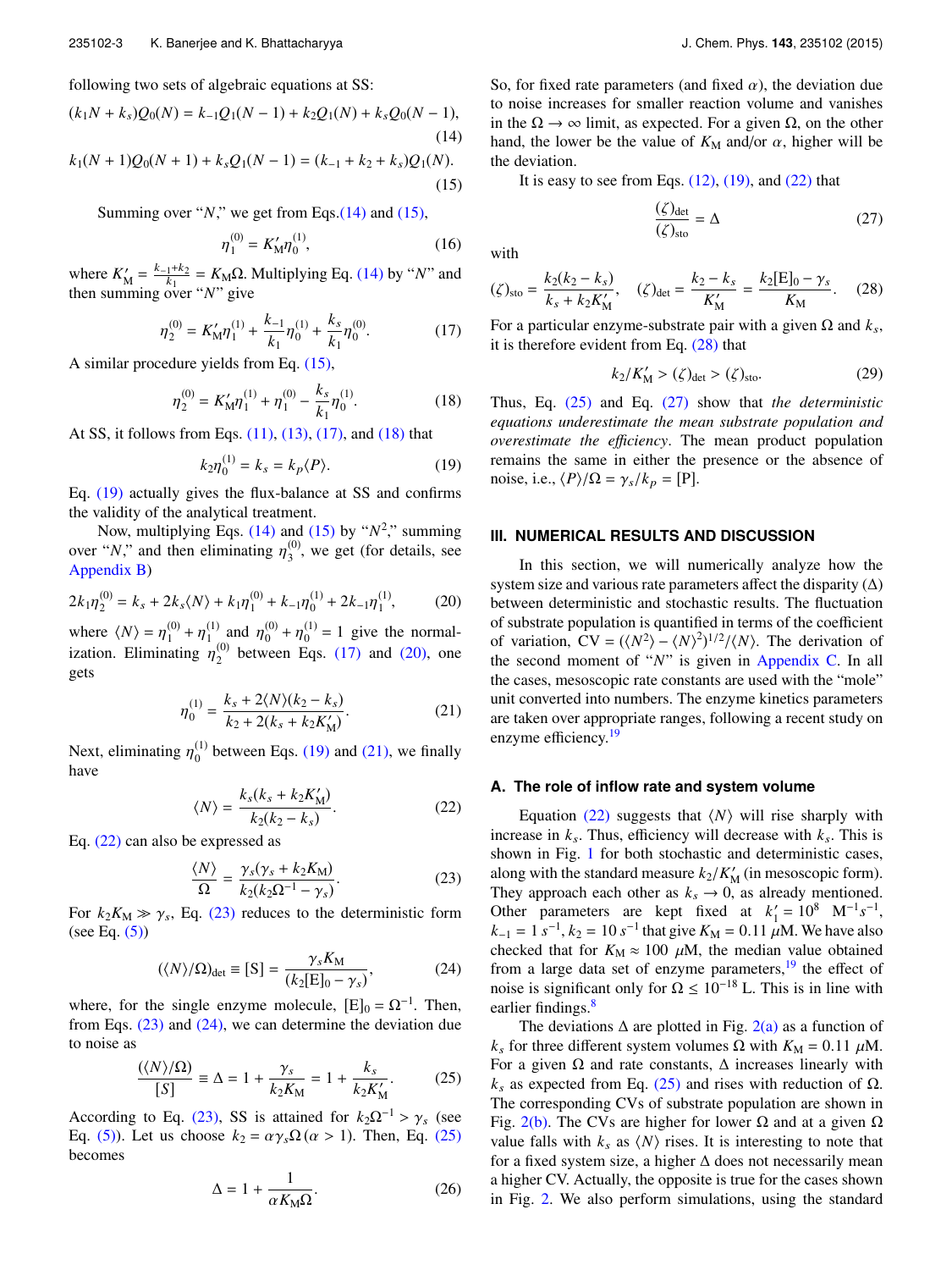

FIG. 1. Variation of efficiency as a function of  $k<sub>s</sub>$  for stochastic and deterministic cases with  $\Omega = 10^{-17}$  L and  $K_M = 0.11 \mu M$ . The standard measure (in mesoscopic form)  $k_2/K'_M$  is compared with these estimates.

stochastic simulation algorithm  $(SSA)$ , <sup>20,21</sup> to test the sanity of our analytical results. The initial condition is chosen as follows:  $N = 0$ ,  $N_E = 1$ ,  $N_C = 0$ , and  $P = 0$ , where  $N_E$  and  $N_C$  denote the number of enzyme and complex, respectively. The number of runs is set to 50 000 and code is written in FORTRAN. Some representative cases are depicted in Fig. 3. The results obtained from simulation are found to approach the corresponding steady-state analytical results nicely.

#### **B.** The role of rate constants  $k_1$ ,  $k_2$ ,  $k_{-1}$

It follows from Eqs.  $(22)$  and  $(25)$  that  $\langle N \rangle$  falls off in a hyperbolic manner and  $\Delta$  rises linearly with increase in  $k_1$ , respectively. So, the CV is expected to rise to a saturation with  $k_1$ . These are shown to be the cases in Fig. 4 for  $k_{-1} = 100 \text{ s}^{-1}, k_2 = 10 \text{ s}^{-1}, \Omega = 10^{-17} \text{ L}, \text{ and } k_s = 6 \text{ s}^{-1}.$ The efficiency estimates, on the contrary, need a closer look. Equation (28) predicts a linear rise of  $(\zeta)_{\text{det}}$  as a function of





FIG. 3. Variation of (a)  $\langle N \rangle$  and (b) the CV as a function of time for  $\Omega = 10^{-17}$  L and  $K_M = 0.11$   $\mu$ M. The results obtained from simulation are seen to nicely approach the corresponding steady-state analytical results.

 $k_1$ , whereas  $(\zeta)_{\text{sto}}$  is expected to grow to a saturation. These analytical findings tally with the plots shown in Fig. 4(b).

Next, the effect of  $k_2$  on various properties is depicted in Fig. 5 with  $k_1$ <sup>'</sup>  $I_1' = 10^9$  M<sup>-1</sup>s<sup>-1</sup>,  $k_{-1} = 100$  s<sup>-1</sup>,  $\Omega = 10^{-17}$  L, and  $k_s = 6 s^{-1}$ . An increase in  $k_2$  results in higher  $K'_h$  $\frac{7}{M}$  and lower  $\Delta$  (see Eq. (25)). For the given set of parameters,  $\langle N \rangle$ falls, and hence, efficiency and CV rise with  $k_2$ , similar to the trend observed in the case of  $k_1$  variation. However, all the efficiency estimates tend to merge at high  $k_2$ , which is easy to follow from Eq. (28).

Finally, Eqs.  $(22)$  and  $(24)$  show that  $\langle N \rangle$  grows linearly in both stochastic and deterministic cases and ∆ decreases in a hyperbolic fashion with *k*<sup>−</sup><sup>1</sup> (see Eq. (28)). Also, the CV and all the efficiency measures diminish as *k*<sup>−</sup><sup>1</sup> increases (not shown in figures).

It can be clearly seen from the figures and discussions so far that (i)  $(\zeta)_{\text{sto}}$  shows a qualitatively similar trend of variation as that of CV, and (ii) a higher  $(\zeta)_{\text{sto}}$  value is associated with a higher CV. Thus, a more efficient enzyme causes a greater



FIG. 2. (a) The deviation  $\Delta$  and (b) the CV as a function of  $k_s$  for three different system volumes with  $K_M = 0.11 \mu M$ .



FIG. 4. Variation of (a)  $\langle N \rangle$  and (b) different efficiency estimates along with (c)  $\Delta$  and (d) CV, all as functions of  $k_1$  with  $\Omega = 10^{-17}$  L.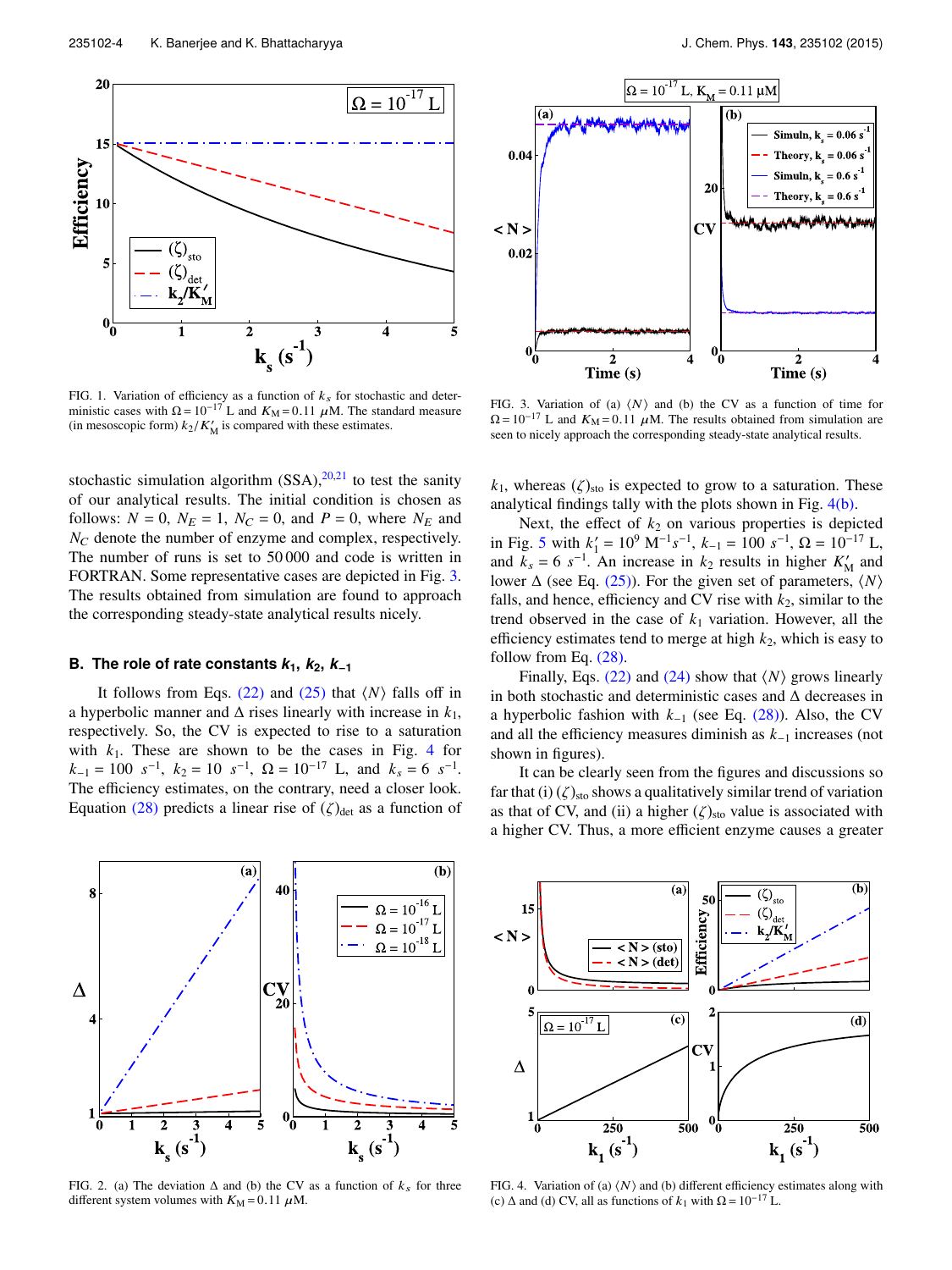

FIG. 5. Variation of (a)  $\langle N \rangle$  and (b) different efficiency estimates along with (c)  $\Delta$  and (d) CV, all as functions of  $k_2$  with  $\Omega = 10^{-17}$  L.

amount of fluctuation. Also, due to the overestimation by deterministic equations, an enzyme that is considered highly efficient via some *in vitro* experiment may turn out to be only moderately efficient under *in vivo* environments.

In the context of the above discussion on relative magnitudes of the various efficiency estimates, let us now probe the matter more deeply. An important question to ask now is as follows: does a higher  $k_2/K'_h$ M necessarily mean a higher ( $\zeta$ )<sub>det</sub> or ( $\zeta$ )<sub>sto</sub>? While comparing two arbitrary cases with different  $k_2/K'_M$  with, say, the corresponding ( $\zeta$ )<sub>det</sub>, one must keep both  $\Omega$  and  $k_s$  (<  $k_2$ ) fixed. Then,  $\alpha$ , or equivalently  $k_2$ , and/or  $K_M$  can be varied independently. It is easy to show from Eq. (28) that if a higher  $k_2/K_M$  results from the combinations of (a) higher  $k_2$ , higher  $K_M$  or (b) higher  $k_2$ , lower  $K_M$ , then the system with higher  $k_2/K_M$  will have higher  $(\zeta)_{\text{det}}$  as well as higher  $(\zeta)_{\text{sto}}$ , but always maintaining the inequality  $(\zeta)_{\text{sto}} < (\zeta)_{\text{det}}$ .

However, if the higher  $k_2/K_M$  is generated from both a lower  $k_2$  and lower  $K_M$ , then it may so happen that the higher  $k_2/K_M$  case is associated with a lower ( $\zeta$ )<sub>det</sub> (and ( $\zeta$ )<sub>sto</sub>). It is particularly so if  $k_2$  itself is low and  $k_s$  (< $k_2$ ) is necessarily fixed at a still lower value. We show such a case here in Fig. 6. The curves of different efficiency measures in Fig. 6 are generated by varying  $k_2$  and  $K_M$  *independently* and not just as a function of  $k_2$  only. The idea is to represent various arbitrary enzyme-substrate systems. Both  $k_2$  and  $K_M$ are changed independently which should also become clear from the fact that a decrease in  $k_2$  only results in the lowering of  $k_2/K_M$ . By zooming in the low  $k_2$  zone, as shown in Fig. 6(b), one finds that Eq. (29) remains valid. So, enzyme-substrate pairs with a low  $k_2$  and still lower  $K_M$ , placed in a high  $k_2/K_M$ region,<sup>19</sup> will be displaced at the low range of  $(\zeta)_{\text{det}}$ . This may cause a difference between the shapes of the distributions of  $(\zeta)_{\text{det}}$  and  $k_2/K_M$ . However, there are several limitations to compare our results with those existing in the literature. Some of these are as follows: (i) most of the available data are from standard *in vitro* laboratory experiments. These kinetic parameters may differ considerably when the same reaction is studied *in vivo* only where the effect of  $\Omega$  is significant. (ii) To experimentally test the role of  $\Omega$  on the efficiency, data



FIG. 6. Evolution of different efficiency measures when both  $k_2$  and  $K_M$ are varied independently such that lowering of  $k_2$  and  $K_M$  results in higher  $k_2/K_M$ . We set  $\Omega = 10^{-17}$  L and  $k_s = 6$  s<sup>-1</sup>.

from small-volume flow reactors are needed. Nonetheless, we believe that with more experimental data becoming available in future for small flow reactor systems, such comparisons will become more exciting.

## **C. The case of multiple enzyme molecules**

So far in this paper, we have considered a single enzyme molecule to study the behavior of the efficiency estimate given in Eq. (12). In a realistic situation, e.g., inside a cell, more than a single enzyme molecule is present. Some recent works focus on such open reaction systems with many enzyme molecules by employing various theoretical tools and approximations as well as numerical simulation. $8,11,22$  In this section, we treat scenarios starting with multiple enzyme molecules exactly by using the SSA. As already derived for a single enzyme molecule in Eq.  $(23)$ ,  $\langle N \rangle/\Omega$  contains the initial enzyme concentration in the form of  $1/\Omega$ . So, by logical extrapolation of Eq.  $(22)$ , for a starting enzyme population of  $N_{E0}$ , we propose the mean substrate population at SS as

$$
\langle N \rangle = \frac{k_s(k_s + k_2 K'_{\rm M})}{k_2(k_2 N_{\rm E0} - k_s)}.
$$
\n(30)

It is easy to follow that in the same limit of  $k_2K_M \gg \gamma_s$  (see Eq. (23)), Eq. (30) reduces to the deterministic form with  $[E]_0 = N_{E0} \Omega^{-1}$ . Now, for multiple enzyme molecules, it may be useful to scale the efficiency by  $N_{E0}$ . Then, one obtains from Eqs. (12) and (30)

$$
\frac{(\zeta)_{\rm sto}}{N_{\rm E0}} = \frac{k_2(k_2 - k_s N_{\rm E0}^{-1})}{(k_s + k_2 K_M')}.
$$
\n(31)

According to Eq.  $(31)$ , the scaled (stochastic) efficiency increases with the number of starting enzyme molecules and ultimately saturates at the value  $k_2^2/(k_s + k_2 K'_h)$  $\binom{m}{M}$  for very large  $N_{E0}$ . Also, for  $k_2 \gg k_s$ , the efficiency per enzyme *becomes independent of N*E0 *even for finite N*E0*.*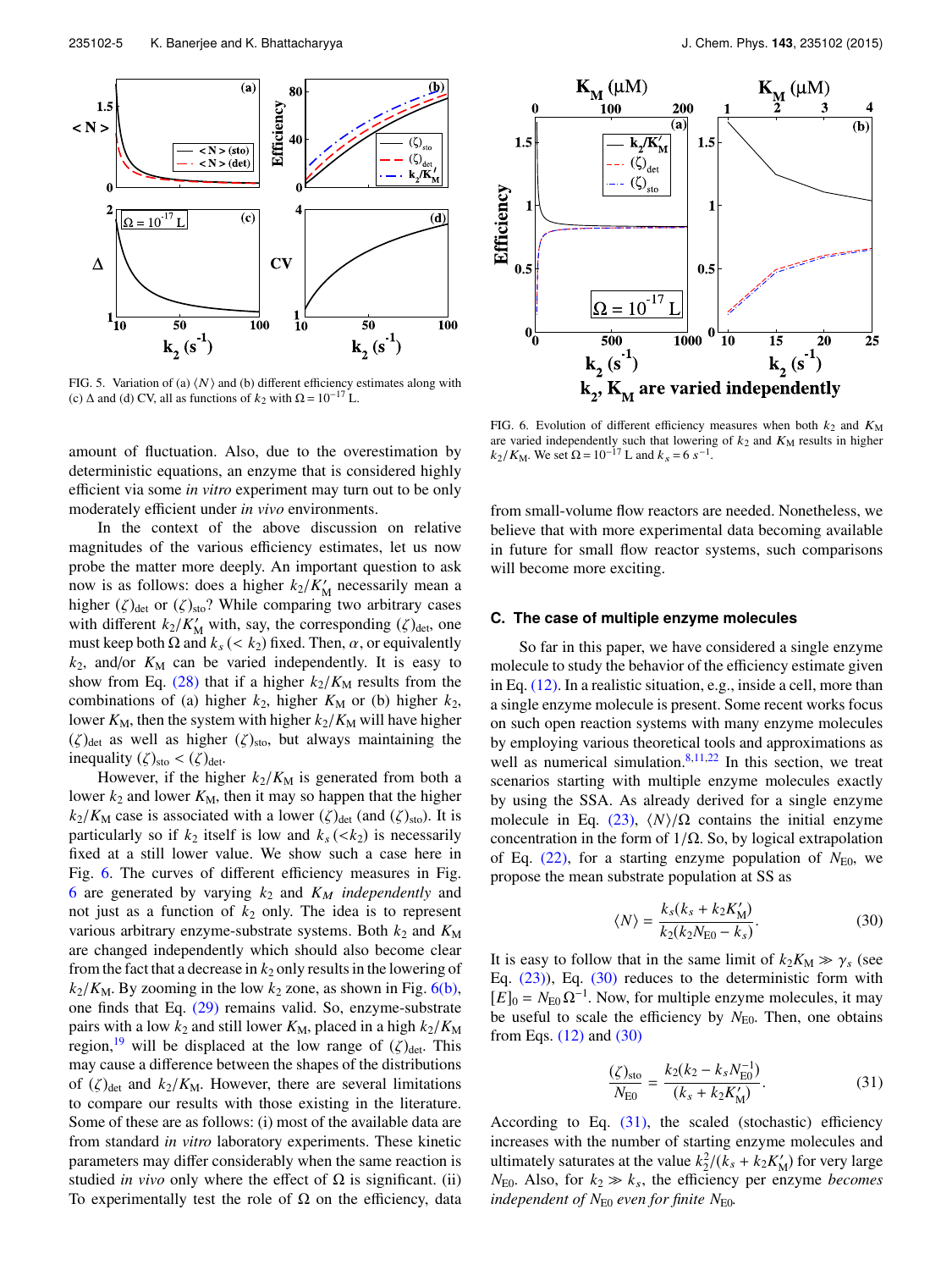

FIG. 7. Variation of (a)  $(\zeta)_{\text{sto}}/N_{\text{E0}}$  and (b)  $\langle N \rangle$  as a function of time for  $\Omega = 10^{-17}$  L,  $K_M = 0.11 \mu M$ , and  $k_s = 0.06 \text{ s}^{-1}$ . The results obtained from SSA are found to approach the corresponding steady-state analytical results, obtained from Eqs. (30) and (31), nicely.

We show the numerical results for the scaled efficiency and mean substrate population in Figs.  $7(a)$  and  $7(b)$ , respectively, for  $N_{E0} = 5$  and  $N_{E0} = 10$ , along with  $N_{E0} = 1$ . Other parameters are  $\Omega = 10^{-17}$  L,  $K_M = 0.11$   $\mu$  M,  $k_2$  $= 10 s^{-1}$ , and  $k_s = 0.06 s^{-1}$ . The scaled efficiency values are almost identical for different *N*<sub>E0</sub>, as already discussed above for the given choice of parameters. Comparison of the numerical data with those obtained from Eq. (30) reveals that the latter can be useful to represent the mean SS substrate population in the multi-enzyme case. The relatively large spread of  $(\zeta)_{\text{sto}}$  for  $N_{\text{E0}} = 10$  arises out of the very low  $\langle N \rangle$ . We mention that Eq. (30) predicts the deviation  $\Delta$  to be independent of the initial enzyme population. This feature can be used to test the validity of Eq. (30).

# **IV. CONCLUSION**

In summary, we have proposed here a new measure of enzyme efficiency that can be applied to closed as well as open reaction systems. In closed systems, this efficiency is related to the completion time of the reaction, defined in terms of the cycle description of the kinetics with substrate in excess. It is shown that a similar expression has emerged in the case of a system with flow at SS. Importantly, the definition of efficiency, Eq.  $(12)$  (or Eq.  $(6)$ ), is applicable to any flow system with arbitrarily complex reaction network where a single species is injected from outside and another single species comes out of the reaction medium.

It is known that biological systems are not only open but also subjected to significant noise. Therefore, we have felt it mandatory to analyze the efficiency and related properties in both deterministic and stochastic scenarios. Significant differences are observed between the ensuing results that establish the strong role of noise in such systems. The reliability of our analytical results is verified with numerical data generated from stochastic simulations. The effects of inflow rate, the system volume, and various rate constants are thoroughly studied in this context, including the case of multiple enzyme molecules. Our efficiency estimate is also compared with the age-old measure  $k_2/K_M$  and is found to merge with the latter under suitable limiting conditions. We have further shown that higher efficiency is linked with greater fluctuation, indicating a trade-off between efficiency and accuracy.

Finally, our approach has also established that both the  $k_2/K_M$  ratio and the deterministic results overestimate the efficiency compared to its stochastic assessment. Therefore, the present endeavor provides a clue to the understanding of why some enzyme showing high efficacy in bulk laboratory experiments can become considerably less efficient inside a cell or a sub-cellular compartment. Experiments in open *in vitro* and *in vivo* systems, e.g., in small-volume flow reactors, with controlled inflow and outflow rates of reacting species can be performed to test the validity of these results. However, maintaining a (non-equilibrium) steady state in a small reaction-volume flow reactor, e.g., a cell, can be quite a non-trivial task. We sincerely hope that such experiments may unveil more fascinating features in future.

## **ACKNOWLEDGMENTS**

K. Banerjee acknowledges the University Grants Commission (UGC), India for Dr. D. S. Kothari Fellowship and Department of Chemistry, CU, Kolkata, India where most of the work was performed. We are grateful to two anonymous referees for a few critical remarks and suggestions.

# **APPENDIX A: DREs FOR OPEN REACTION NETWORK (4)**

$$
d_t[S] = \gamma_s - k'_1[E][S] + k_{-1}[C], \tag{A1}
$$

$$
d_t[\mathbf{E}] = -d_t[\mathbf{C}] = -k'_1[\mathbf{E}][\mathbf{S}] + (k_{-1} + k_2)[\mathbf{C}], \quad \text{(A2)}
$$

$$
d_t[P] = k_2[C] - k_p[P].
$$
 (A3)

The SS concentrations are determined by setting the l.h.s. of all the rate equations equal to zero.

# **APPENDIX B: DERIVATION OF EQ. (20)**

Multiplying Eq.  $(14)$  by " $N^{2}$ " and then summing over "*N*" give

$$
k_1\eta_3^{(0)} = (k_{-1} + k_2)\eta_2^{(1)} + 2k_{-1}\eta_1^{(1)} + k_{-1}\eta_0^{(1)} + 2k_s\eta_1^{(0)} + k_s\eta_0^{(0)}.
$$
\n(B1)

Similar treatment with Eq. (15) yields

$$
k_1\eta_3^{(0)} = (k_{-1} + k_2)\eta_2^{(1)} + 2k_1\eta_2^{(0)} - k_1\eta_1^{(0)} - 2k_s\eta_1^{(1)} - k_s\eta_0^{(1)}.
$$
\n(B2)

Equating the r.h.s. of Eqs.  $(B1)$  and  $(B2)$ , we get the desired expression given in Eq. (20).